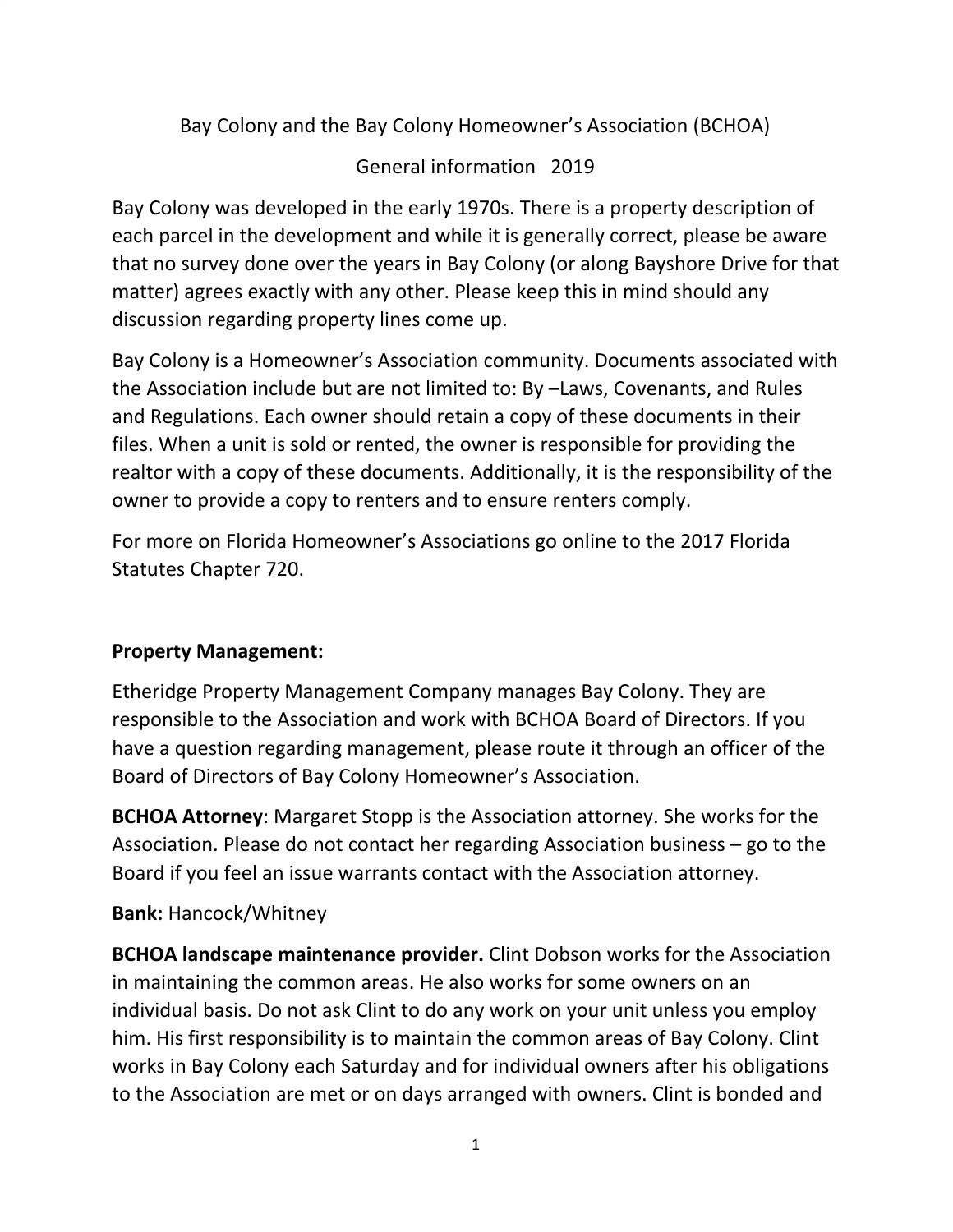insured. A copy is on file with Etheridge Property Management. BCHOA is responsible for common area landscaping. Do not introduce any plantings into the common property without first receiving permission from the Board to do so.

**BCHOA Insurance**: The Cincinnati Insurance Company provides liability insurance for BCHOA. The local agency is Hiles-McLeod (Chris Pate) 850.432.9912.

**Well, Pump, and Irrigation:** BCHOA has a well located on the south side of the mid community parking area. This well provides water for irrigation. It is an ongoing challenge to balance watering the plants along the property line fence on the west side, and controlling the amount of water that hits the fence and flows into the street. Problems with the above related features of BCHOA are handled by Etheridge Property Management. Note of caution: the lift up roof of the well house structure is very heavy. For safety reasons, please do not open this structure unless several people are present to support the roof. The control panel for the irrigation system is located on the wood fence immediately to the east of the well house. Do not adjust this control.

**Trash:** Trash pickup is on Wednesday. Note: if you do not need large cans consider the smaller ones as they take up less space in the garage.

Yard debris is to be placed on the east corner of the parking area on Bayshore Drive. Make sure your debris does not spill over onto the neighbor's lot. Do not place any bags/debris at the entry into Bay Colony.

**Mail Boxes**: The mail is delivered to a central mailbox with individual slots for individual occupants. Box K is used for a community address for BCHOA business. The Board President, Secretary, and Etheridge Property Management have a key to K. Please do not lose you individual key to your mailbox slot.

**Common Areas**: There are several common areas on the property. These include the interior parking block by the mailbox; strip of land along the east fence of the property between unites G and H, and the roads. The walkway to the beach and the beach are also common areas. The area in front of Bay Colony along Bayshore Drive is NOT common property. It was acquired a number of years ago by the Association from the Burlington Northern Railroad Company and is not subject to use as common property. The Association is currently using this area to provide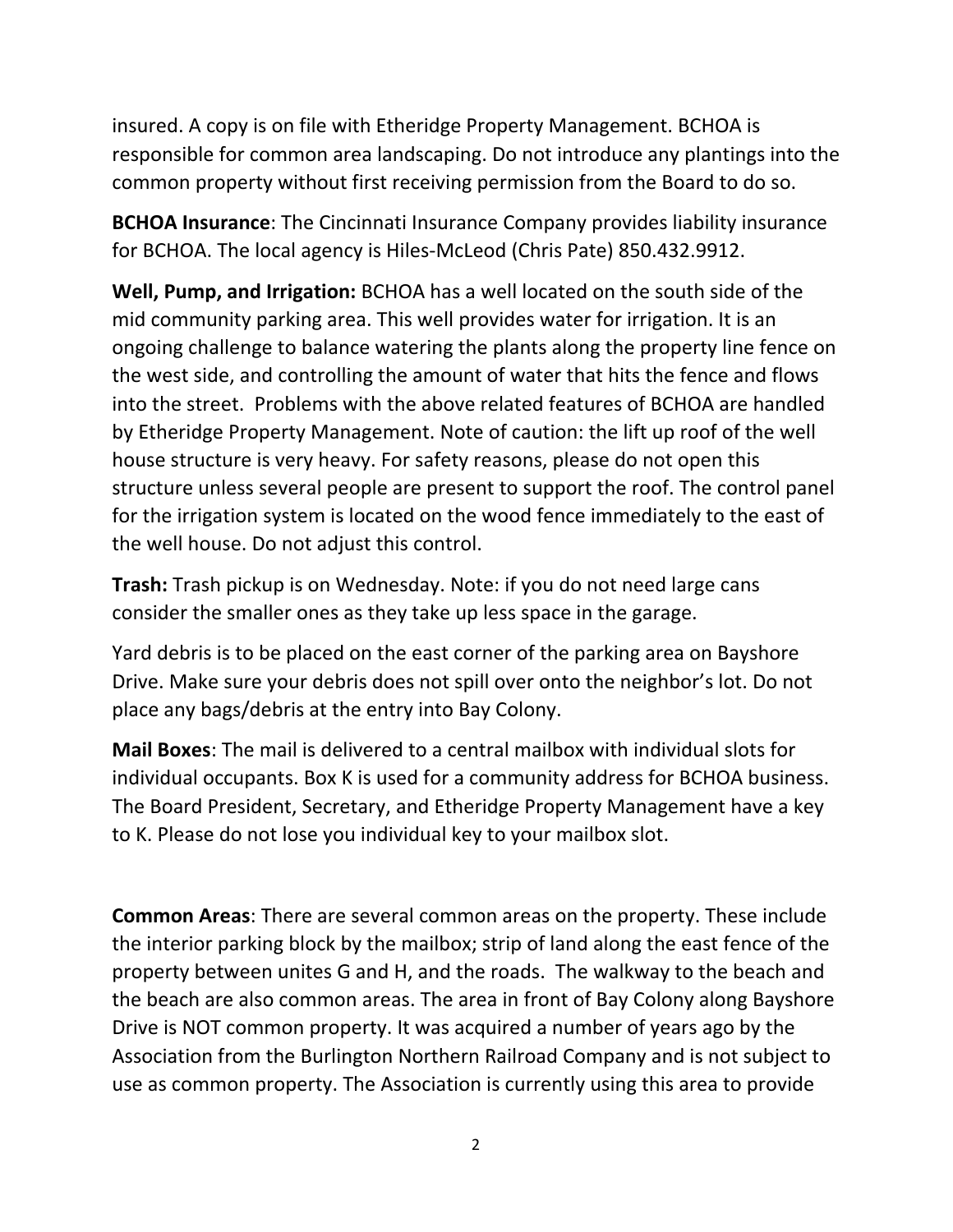for temporary parking needs for residents and for guests of Bay Colony. It is Association owned private property.

**Wood fences**: Bay Colony is enclosed by wooden fencing on the east perimeter from Bayshore Drive to the Bay and on the west perimeter from approximately opposite unit B to the Bay. Fencing from Bayshore to Unit B was in place when Bay Colony was developed in the 1970s and while we share the fence/brick column with our neighbor to the west, the fence/brick features are associated with that property not Bay Colony. You can tell where Bay Colony fencing begins on the west perimeter because of the change of brick work and fencing. We have a very nice relationship with our neighbor (Currently Pam and Bill Adams) and they graciously moved fencing along Bayshore Drive back from where installed by a previous owner so as to afford better visibility to drivers exiting Bay Colony.

**Roads**: There is only one way in and out of Bay Colony. The asphalt roadway was last replaced in 1998. In 2016, repairs to cracks and voids in the road were addressed by Panhandle Grading and Paving. The Association paid for this action. Individual owners may not impact the common road. Please make sure that any utility (phone, cable, etc.) work does not impact the asphalt road way.

Of note: Because the road space is so limited, please try to make sure that over large trucks (bigger than FedEx) do not make small deliveries to your home. Impact to roads and curbing is substantial- it is very difficult for large trucks to get in and out without damaging curbing and roads. Additionally, remember that while everyone may need to park a car in front of their unit every now and then, the Rules and Regulations regarding parking must be observed so as to keep the road open to emergency vehicles and such. Please ask visitors to park on Bayshore or in the parking area by the mail boxes. If you have an activity (moving, construction, party, etc.) that impacts traffic flow, please let the Board Secretary know so she can send out a notice to owners alerting them. No one wants to be stuck inside Bay Colony because of blocked traffic.

**Neighborhood watch**: There currently is no Neighborhood Watch for Bay Colony. Do be aware of any unusual activity in the neighborhood and do not hesitate to call the Escambia County Sheriff's Office if you are concerned. The Dispatch number is 436-9620. You can go online at the Escambia County Sheriff's Office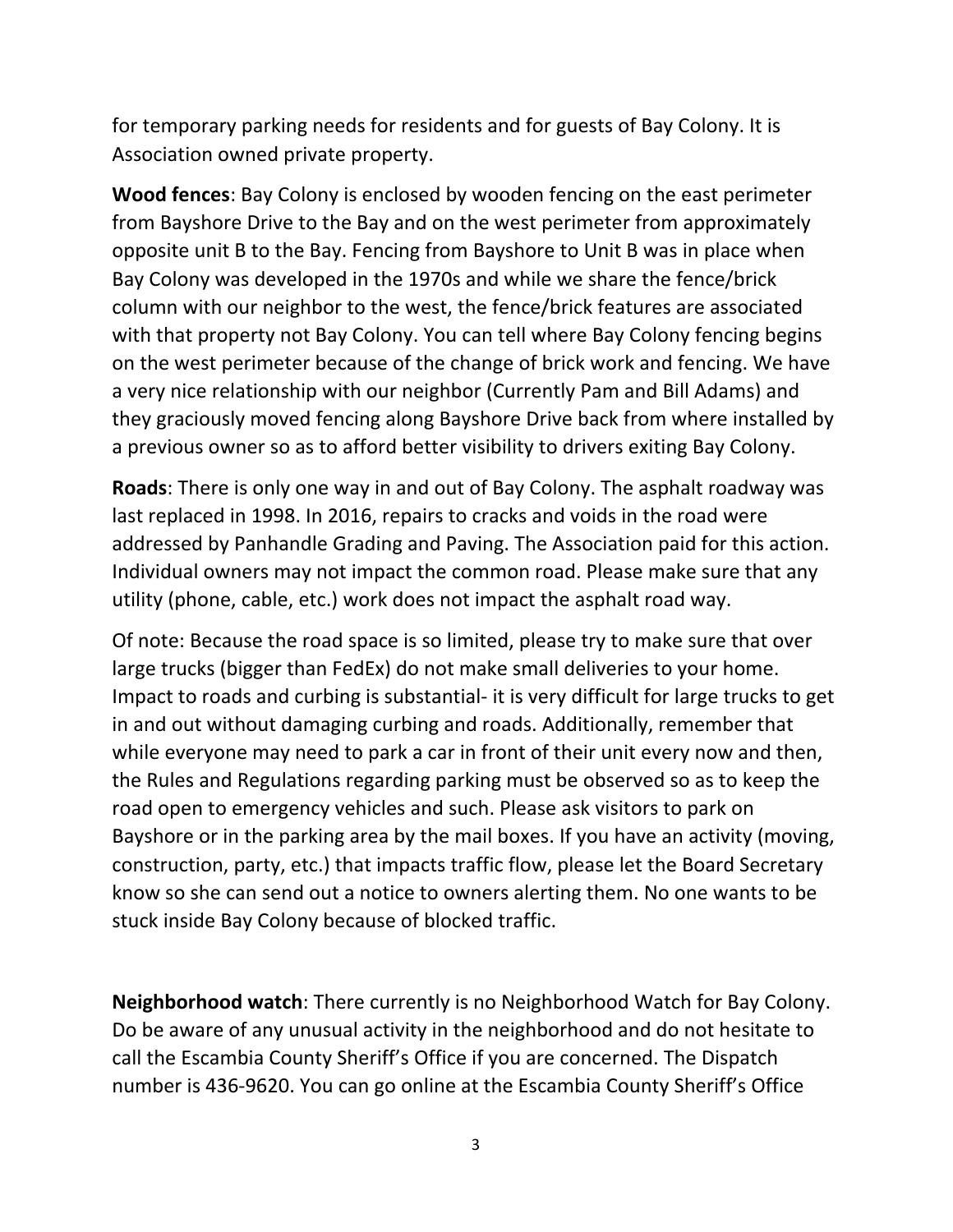website for useful information regarding preventing neighborhood crime and vehicle burglaries. Always lock your car when it is outside your garage. Never keep a loaded gun in the glove compartment of an unlocked car (this actually happened several years ago in Bay Colony …. A renter's unlocked car parked in the center parking area was broken into during daylight hours and the thief fled with the loaded gun in hand). You may want to let your neighbors know when you will be out of town so they keep an eye out for unusual activity.

## **Electrical**:

Bay Colony consists of ten living units. There are two transformers on the property. One is in the front yard at Unit C and the other at the southeast corner of the property for Unit G. Meters are located in three places: Units A-E are served by meters located on the south exterior courtyard wall of Unit B; Units F and G are serviced by meters on the south wall of Unit G; Units H,I, and J, are serviced by meters mounted at the corner of the west side of living unit J ( concrete walkway to beach runs along this unit and the meters). Individual owners are responsible for their meters.

The Association pays for the common area lighting (lamps on top of brick columns, along the east and west fence lines, and Gulf Power pole at entry and at east rear common area). Armstrong Electric refreshed the wiring and installed long life bulbs.

Owners may wish to install motion detector lighting at garage or front door areas as several have already done.

**Gas**: Because space is so limited where initial utilities were installed gas service is not available in Bay Colony. A solution for this situation has been researched in depth. Short of impacting the asphalt driveway in a substantial manner gas lines are not feasible. At least two owners have gas for kitchen stoves provided by a tank outside the house but discreetly placed and so as not to disturb the esthetics of the units.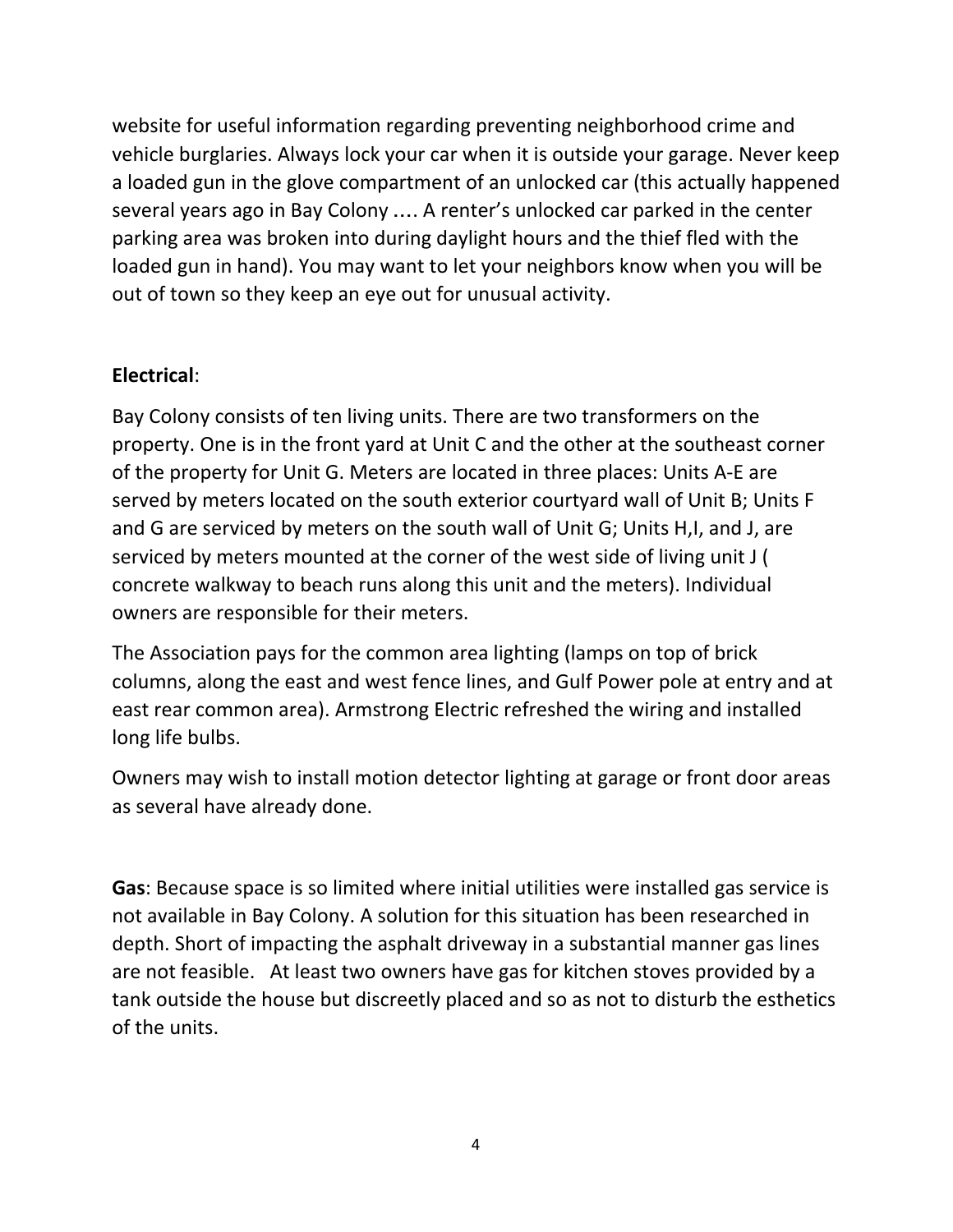**Sunshine 811**: Prior to any digging on your property or for the Association on common property you must contact Sunshine 811. This alerts utility providers of intent to dig. ECUA, Pensacola Energy, Gulf Power, Cox Cable, People's Water and AT&T will come out and mark where their lines are. This service does not cost you any money but you must have a ticket (permit) with a response prior to doing any invasive work. There are heavy fines involved if you violate this law. Service providers lose their licenses for not following this procedure.

### **Termite Coverage**:

Bug Out Service of West Florida, Inc. provides termite coverage for all ten units. Lee Tate is the owner. All units are tied to the same policy. However, there are three distinct sections covered under the contract (Units A-E); F-G; and H, I, J). Currently, the company inspects twice a year – spring and fall. All owners are responsible for allowing full access to interior and exterior of their unit so a full inspection can be carried out. Etheridge Property Management will notify owners in advance of the scheduled inspection. The next inspection is scheduled for March 2019. All owners need to make sure they comply with requests from Bug Out regarding steps to be taken to ensure termites do not establish in Bay Colony. Some easy steps include keeping a lookout for any wood rot, not stacking wood against the units, controlling fig vine or other vegetation so it does not grow over wood components of your structure, and keeping the sprinkler from hitting your home. All should remember that one owner's negligence in regards to termite coverage conditions affects every owner.

**Address plaques**: Franklin Bronze address plaques are installed at the entry to Bay Colony and on each unit. Several of these need refreshing and will be addressed by the Association. To keep the plaques in good condition do not apply any caustic cleaner or bronze cleaner to the plaques. Wash gently with lightly sudsy water and rinse well. Keep vegetation off of the plaques.

### **Building materials:**

**Bricks:** Old Chicago.